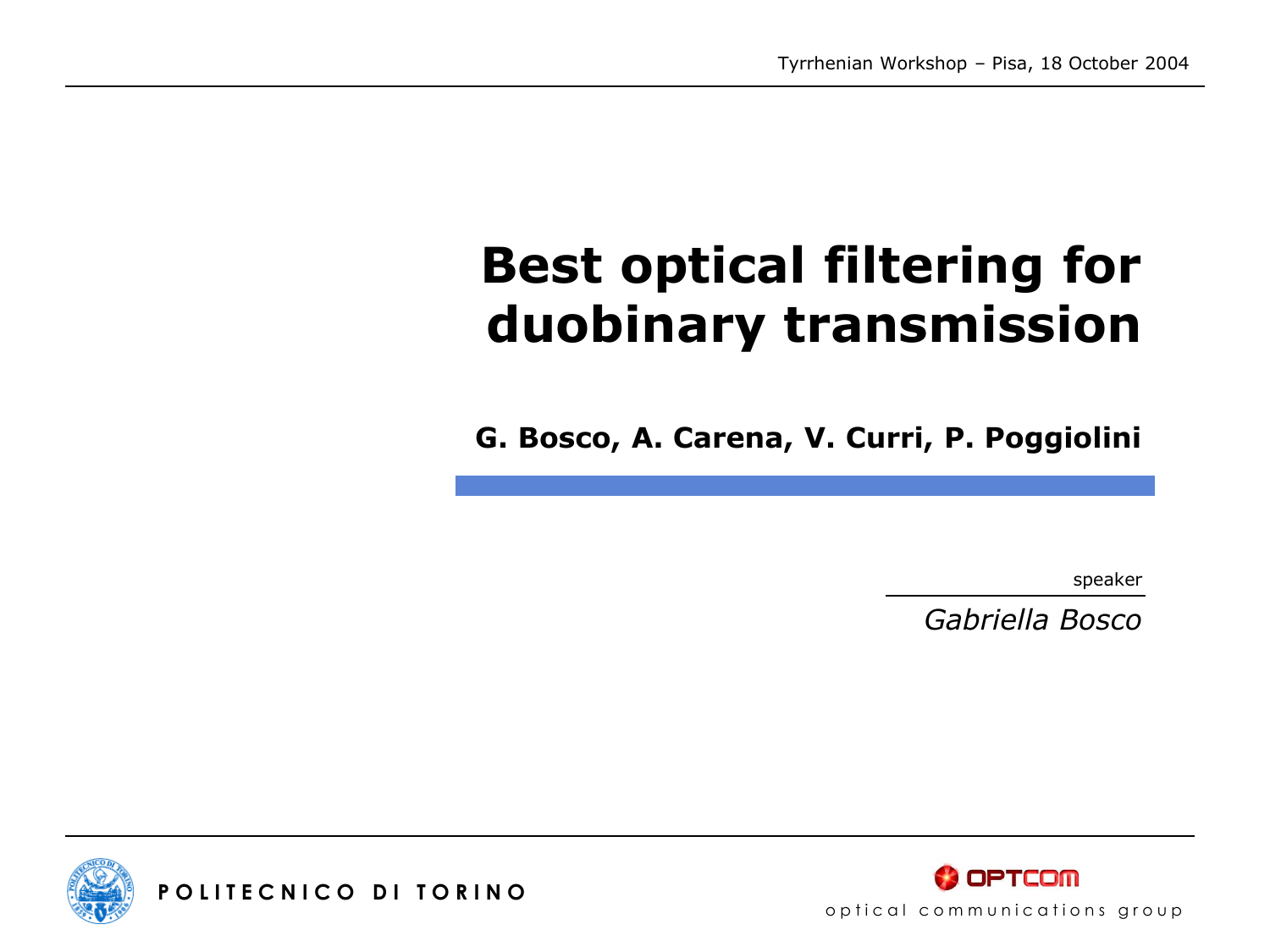## **Introduction**

- The purpose of this work is to demonstrate that, while in standard IMDD systems the optimum receiver is based on the optical filter matched to the pulse shape, for duobinary transmission systems this is not valid in general.
- The optical duobinary data-coding is a promising technology for the implementation of ultra-dense WDM systems with spectral efficiency close to the Nyquist limit and high dispersion resilience.







 $\mathfrak{D}$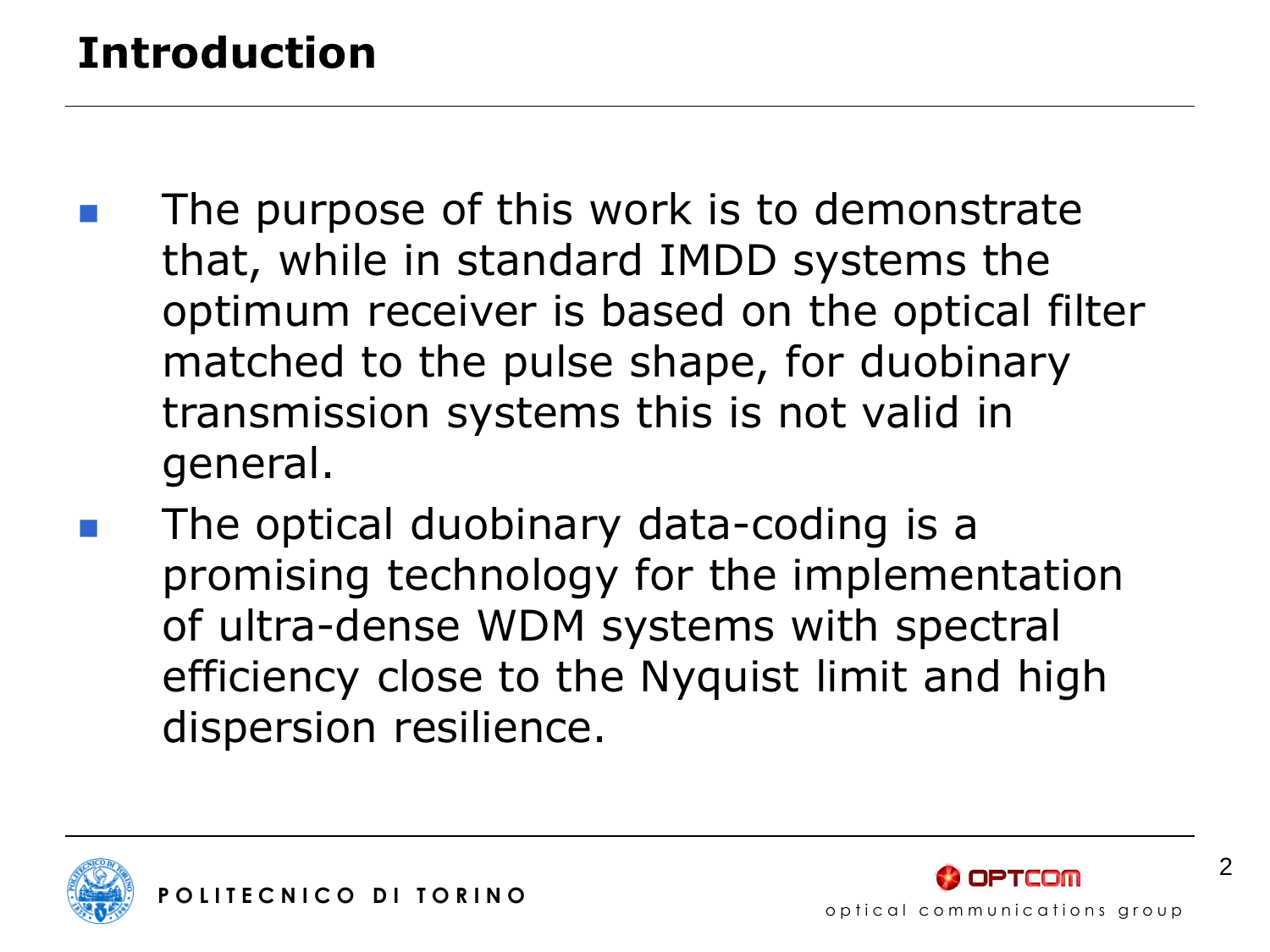### **Duobinary signal generation**







3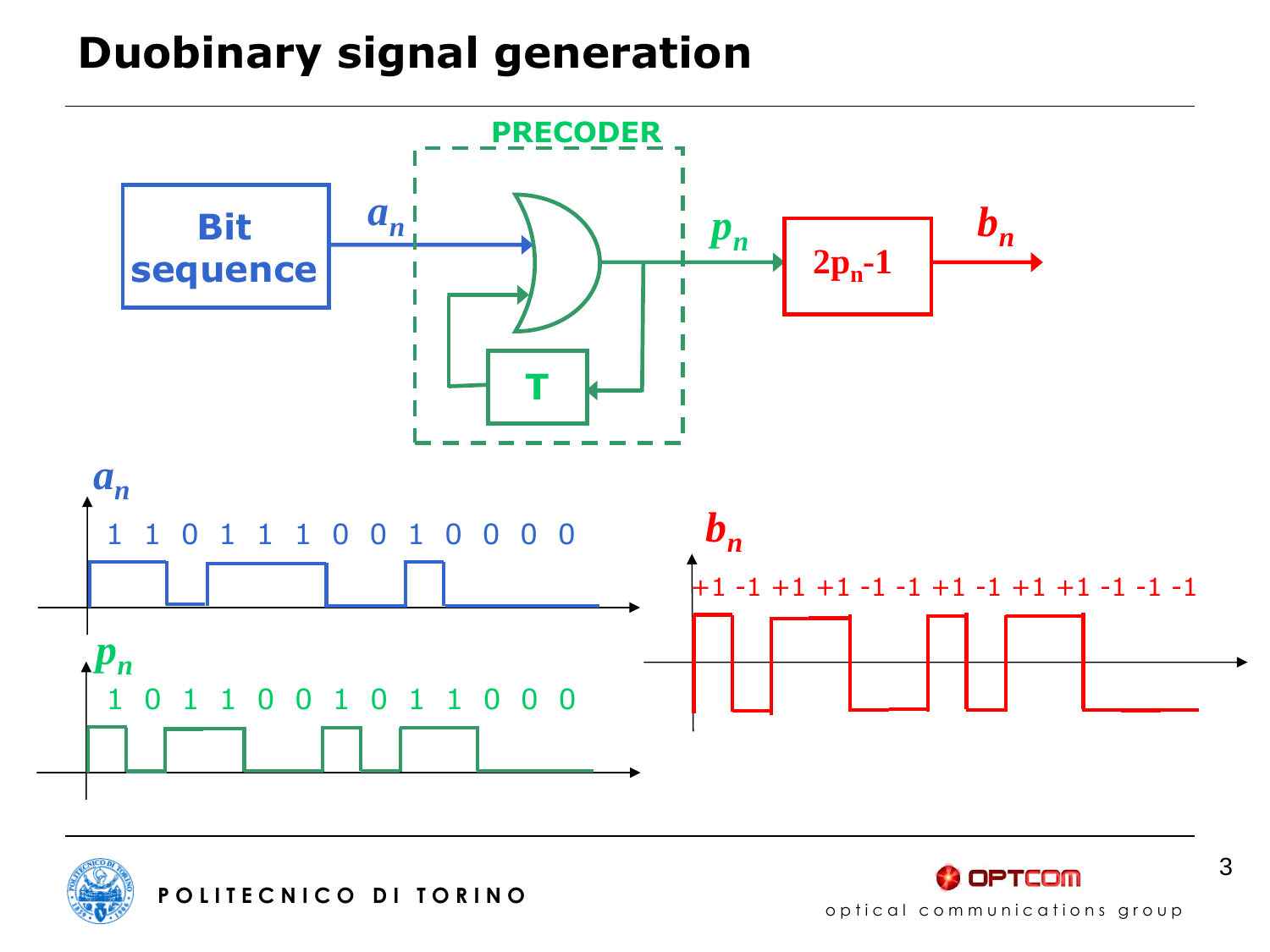### **Transmission system configuration**







4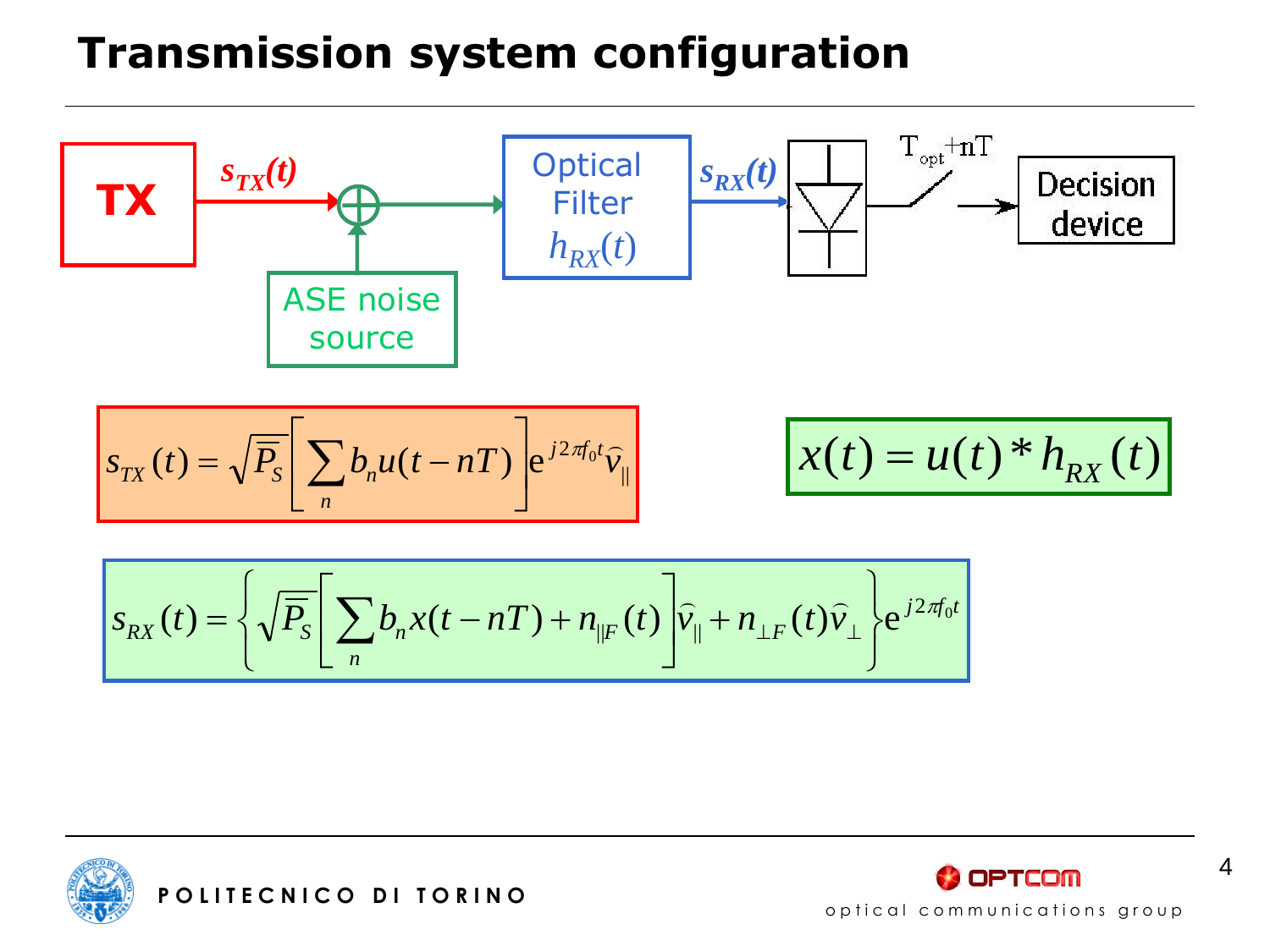### **Duobinary constraints**

$$
x(0) = x(T) \neq 0
$$
  
Controlled amount  

$$
x(nT) = 0, \forall n \neq 0,1
$$
  
Controlled amount of IST  
of IST  

$$
x(t)
$$
  

$$
x(T/2)
$$
  

$$
x(0)
$$
  

$$
x(T/2)
$$
  

$$
x(0)
$$
  

$$
x(T/2)
$$
  

$$
x(0)
$$
  

$$
x(T/2)
$$
  

$$
x(0)
$$
  

$$
-T
$$
  
or T 2T  
to T  
to T





optical communications group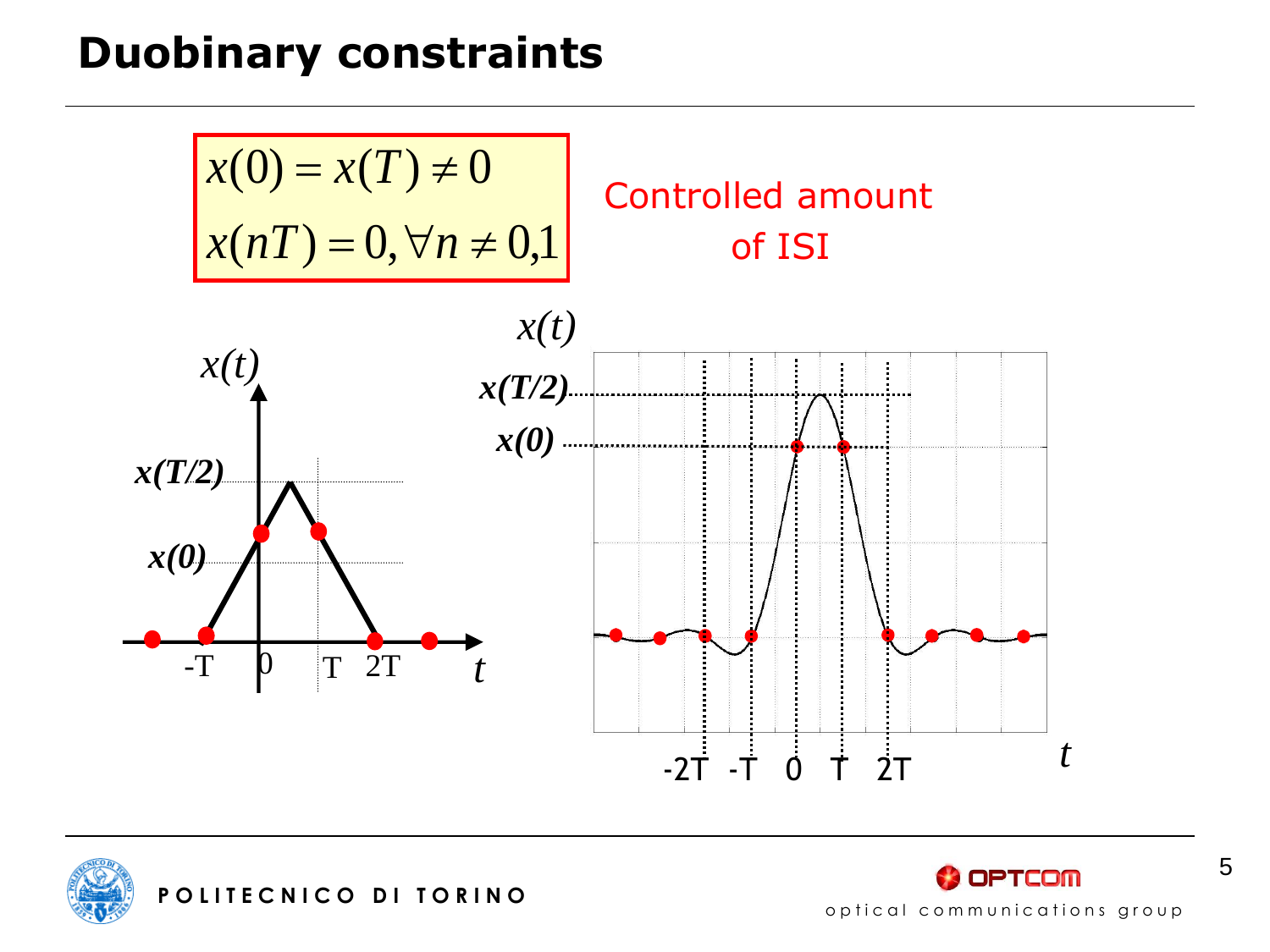## **Duobinary received signal**

 If the received pulse satisfies the duobinary constraints, the filtered optical signal at the optimum sampling instant can be written as:

$$
S_{RX}\left(t_{opt}\right) = \left\{\sqrt{\overline{P}_s C_n} \chi(0) + \eta_p + j\eta_i\right\}
$$
\n
$$
Gaussian r.v. with
$$
\n
$$
\sigma^2 = \frac{N_0}{2} B_{eq, RX}
$$
\n
$$
C_n = \begin{cases}\n+2 & b_n = b_{n-1} = +1 \\
0 & b_n \neq b_{n-1} \\
-2 & b_n = b_{n-1} = -1\n\end{cases}
$$
\nThree-level signal





6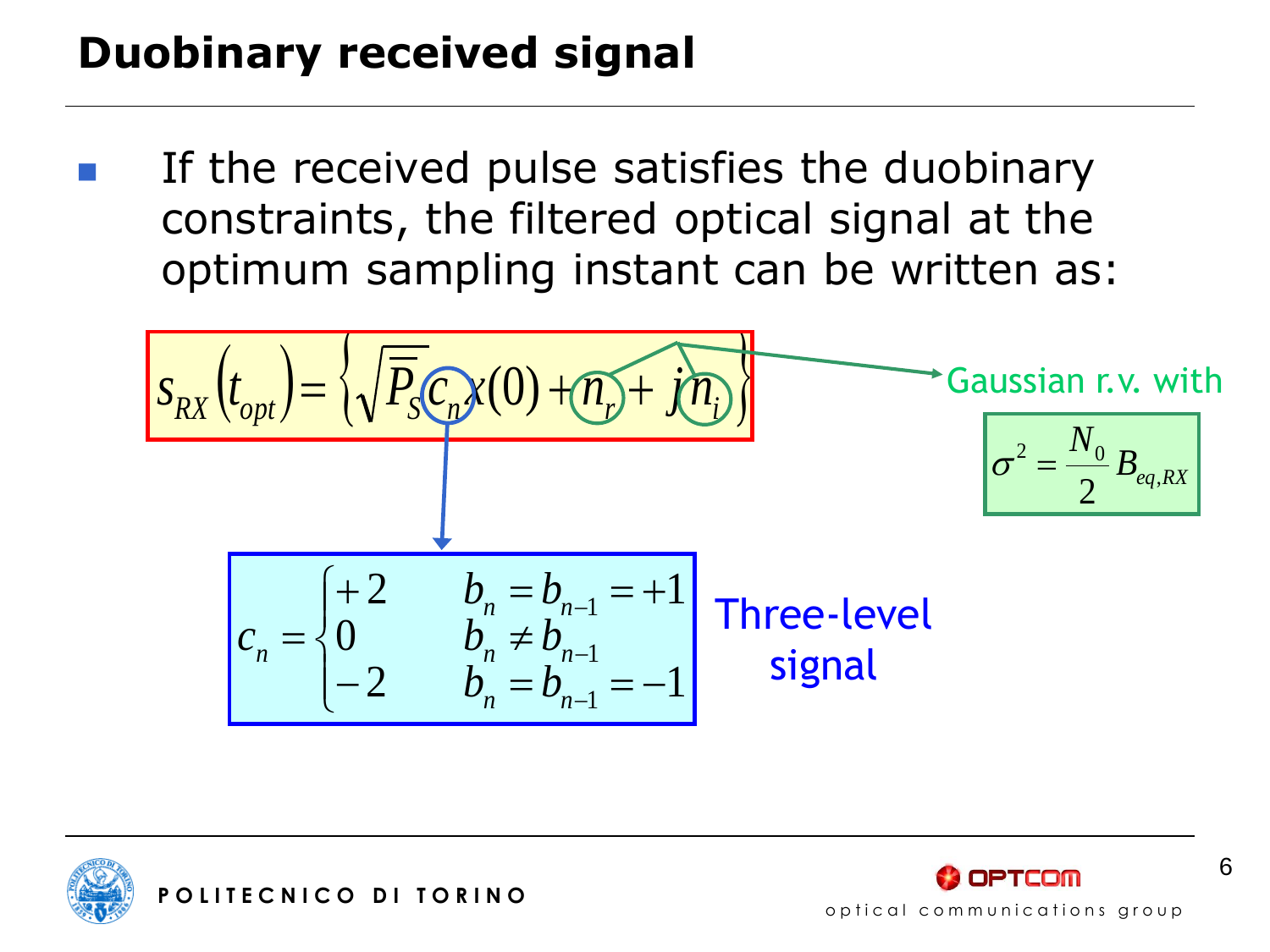## **Duobinary received signal**





**OPTCOM** optical communications group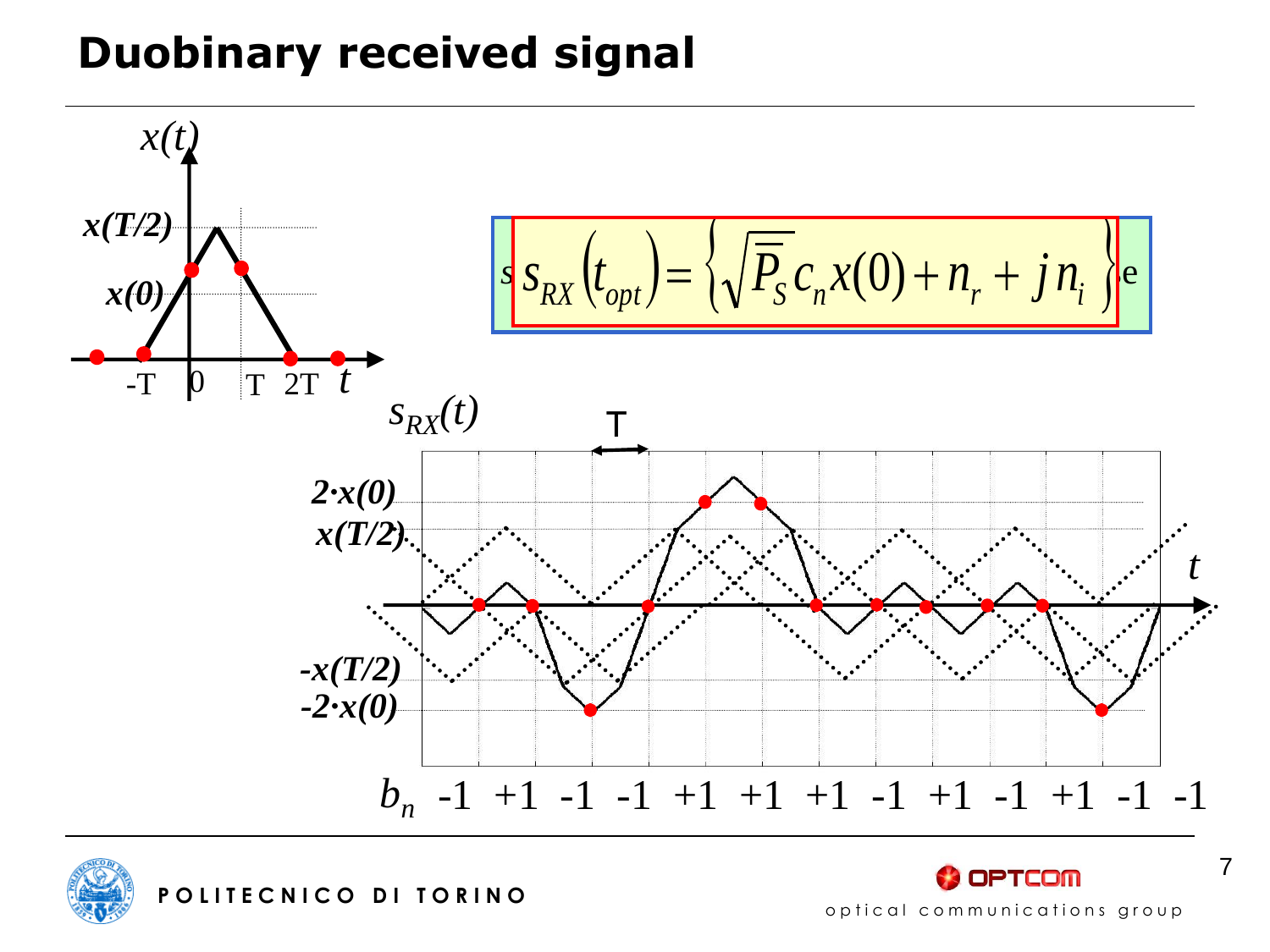### **Noiseless eye diagrams**







8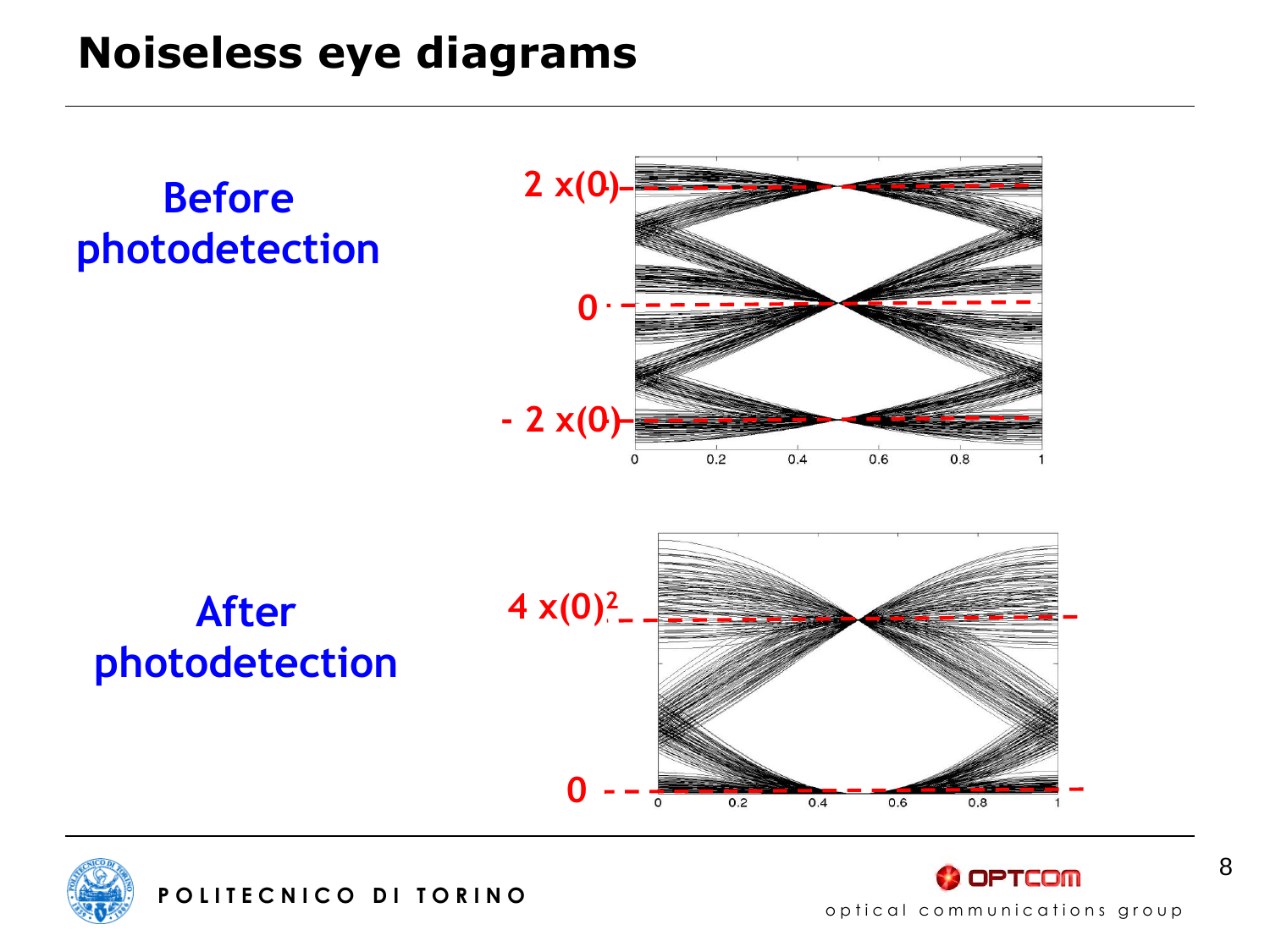## **Duobinary with direct-detection**



- *v* is a Chi-square distributed r.v. with variance parameter  $\sigma^2$ and centrality parameter  $s = \sqrt{P_s} c_n x(0)$
- The BER can be analytically written as [1]:

$$
BER = \frac{1}{2} \left\{ e^{-\phi} (1 + \phi) + 1 - Q_2 \left( \sqrt{\frac{4 \overline{P}_S x^2 (0)}{\sigma^2}}, \sqrt{2 \phi} \right) \right\}
$$

**The BER depends on both the transmitted pulse** [1] G.Bosco et al, "Quantum limit of direct detection ontically preamplified receivers using [1] G.Bosco et al, "Quantum limit of direct detection optically preamplified receivers using<br>duobinary tran**amissio**n'<mark>( | 4EE *Photon: Lechno*L (Cett</mark>, Not.LE) noS | pp.102–104, Jan. 2003. duobinary transmission", *IEEE Photon. Technol. Lett*., vol.15, no.1, pp.102-104, Jan. 2003.



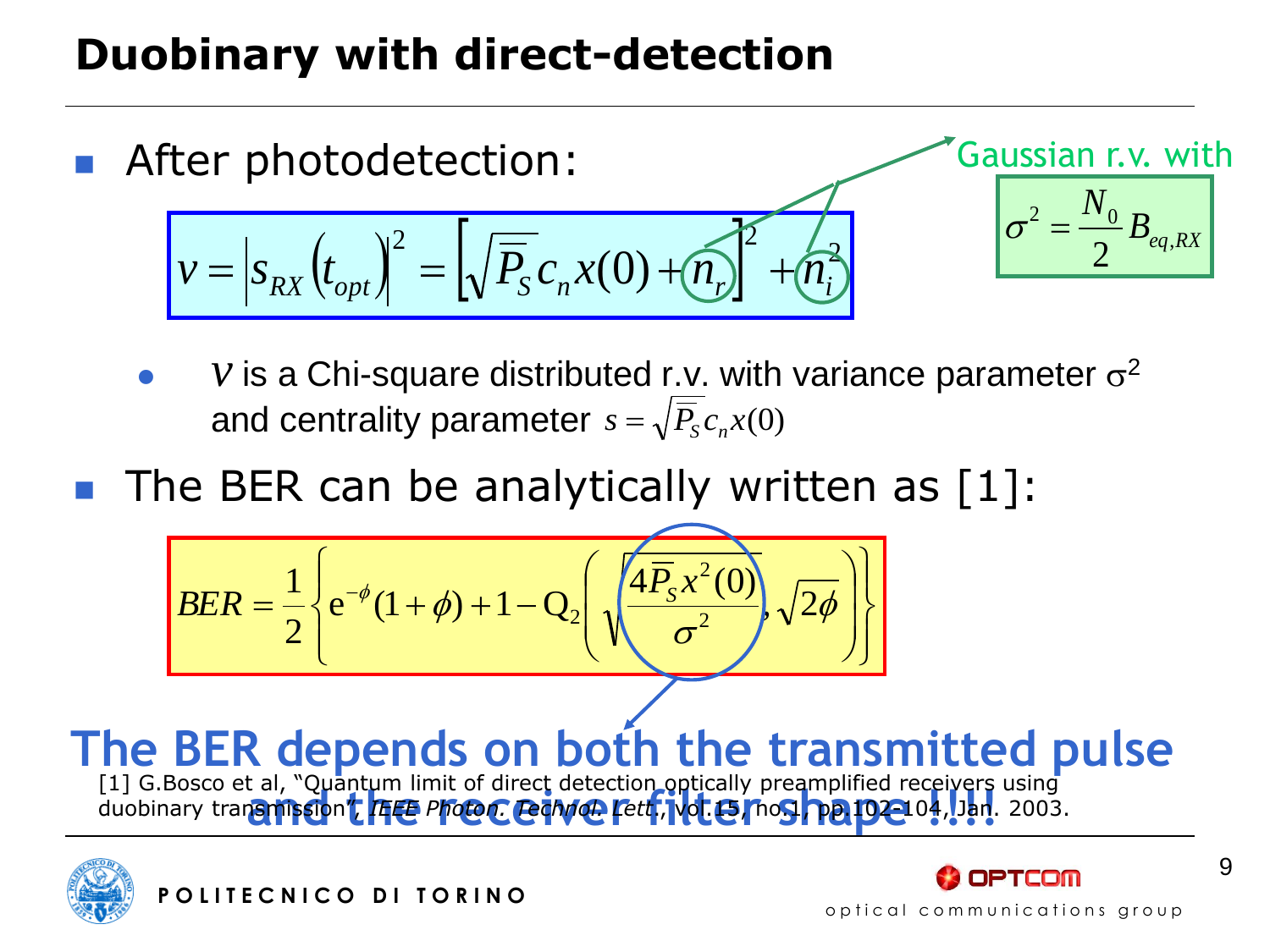### **Duobinary with direct-detection**

$$
BER = \frac{1}{2} \left\{ e^{-\phi} (1 + \phi) + 1 - Q_2 \left( \sqrt{\frac{4P_s x^2(0)}{\sigma^2}}, \sqrt{2\phi} \right) \right\}
$$
  
The BER depends on both the transmitted pulse  
and the receiver filter shape:  

$$
x(0) = u(t) * h_{RX}(t)|_{t=0} =
$$

$$
= \int u(t) h_{RX}(T/2 - t) dt
$$

$$
\sigma^2 = \frac{N_0}{2} \int |h_{RX}(t)|^2 dt
$$



**OPTCOM** optical communications group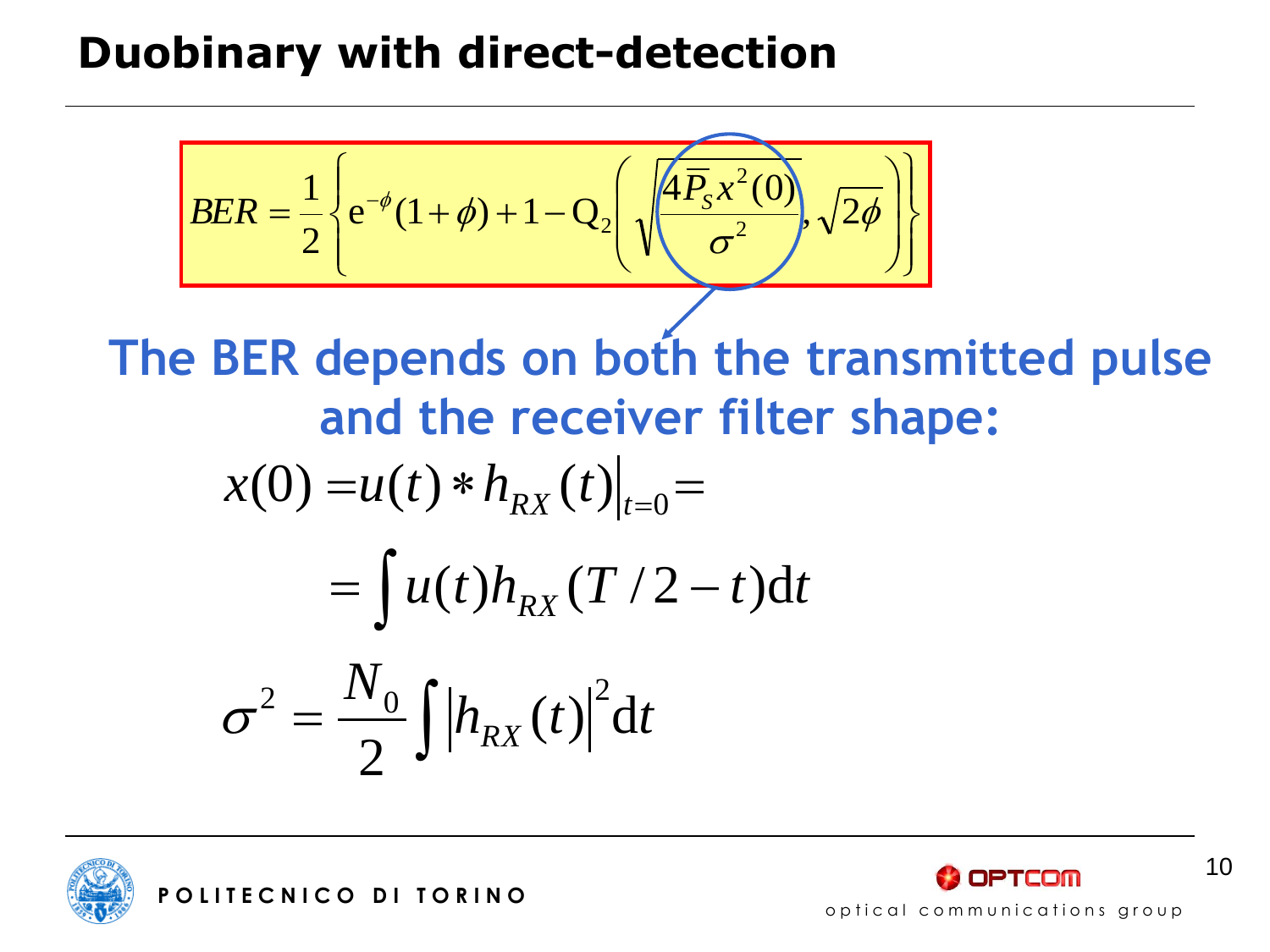## **Optimum duobinary system**

**Being:** 
$$
\frac{4\overline{P}_s x^2(0)}{\sigma^2} = 160 \text{SNR} \frac{x^2(0)}{\int |h_{RX}(t)|^2 dt}
$$

we must optimize (maximize):

$$
K = \frac{2 x^{2}(0)/T}{\int |h_{RX}(t)|^{2} dt} = \frac{\frac{2}{T} \left( \int u(t) h_{RX}(T/2-t) dt \right)^{2}}{\int |h_{RX}(t)|^{2} dt}
$$

with the constraints:

$$
x(0) = x(T) \neq 0, x(nT) = 0, \forall n \neq 0,1
$$

 The optimum duobinary system configuration is based on pulse-filter pair that maximizes the parameter K.



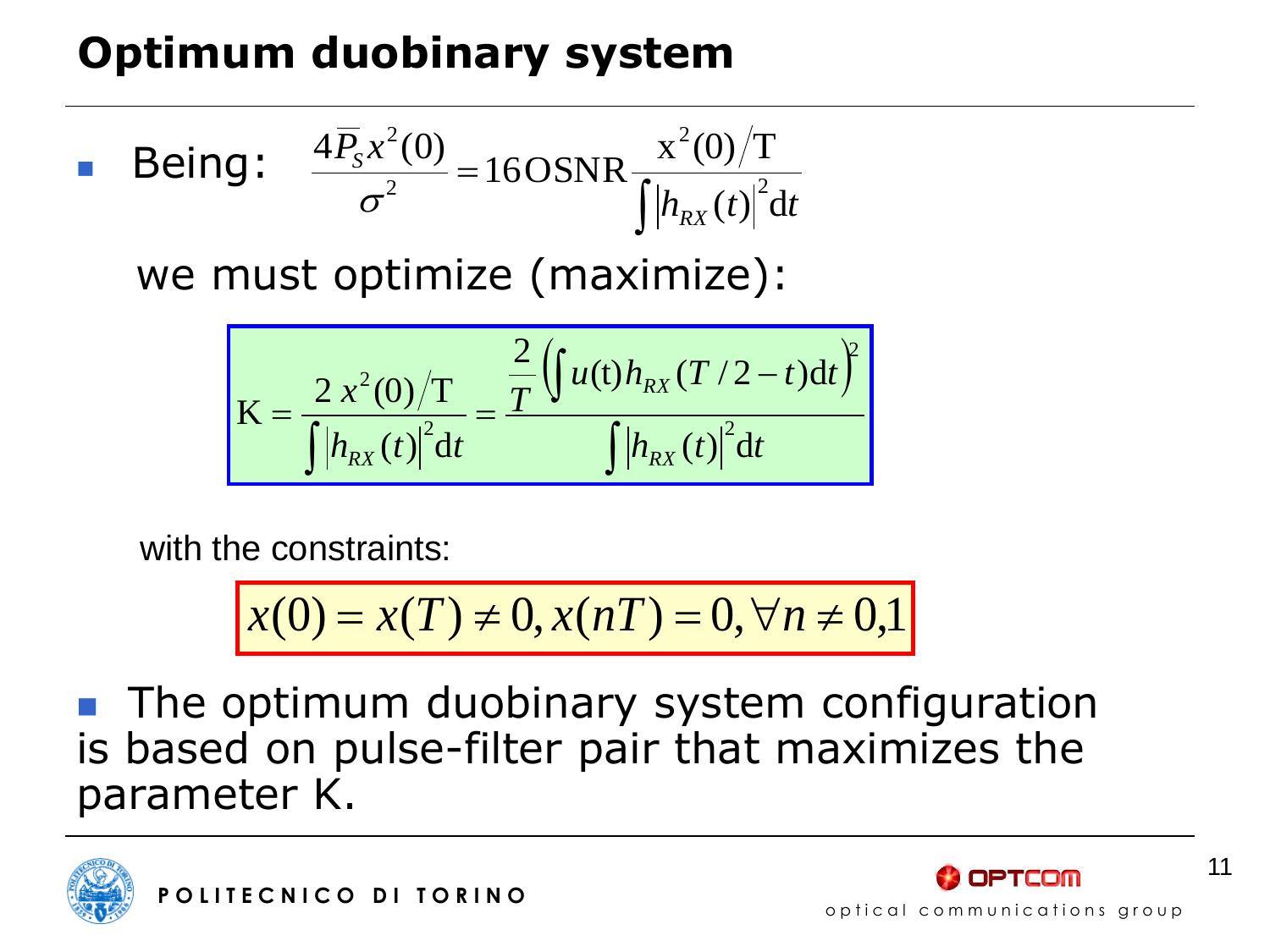### **Examples of K in "matched" systems**



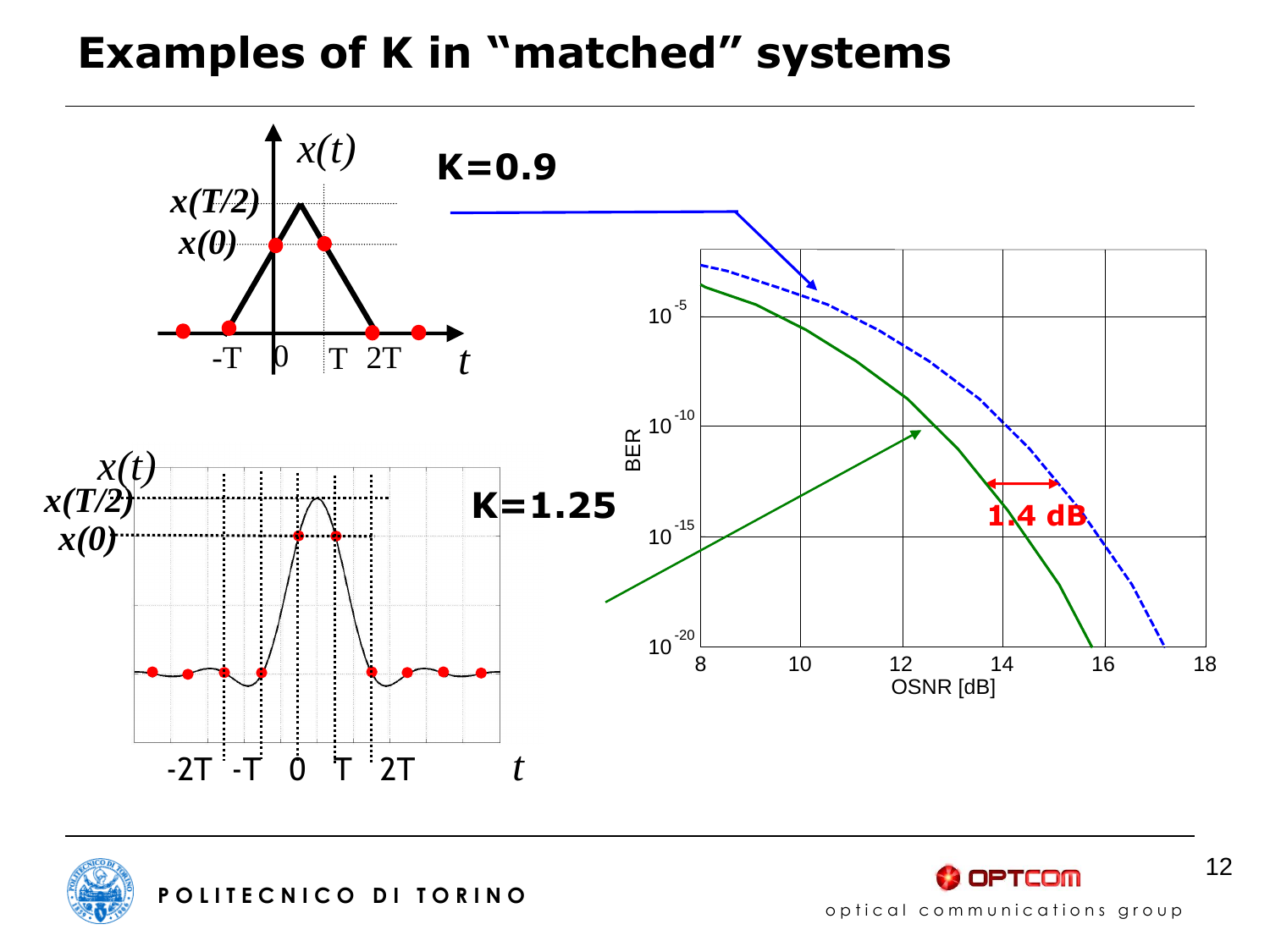# **Simplifying hypothesis**

 We assume that both the transmitted pulse and the receiver optical filter impulse response have a rectangular shape with duration respectively  $T_u$  and  $T_h$ .



■ We can evaluate *K* for each couple  $(T_u, T_h)$ finding the optimum filter for each pulse, showing that the best filter is not in general the matched filter  $(T_u = T_h)$ .

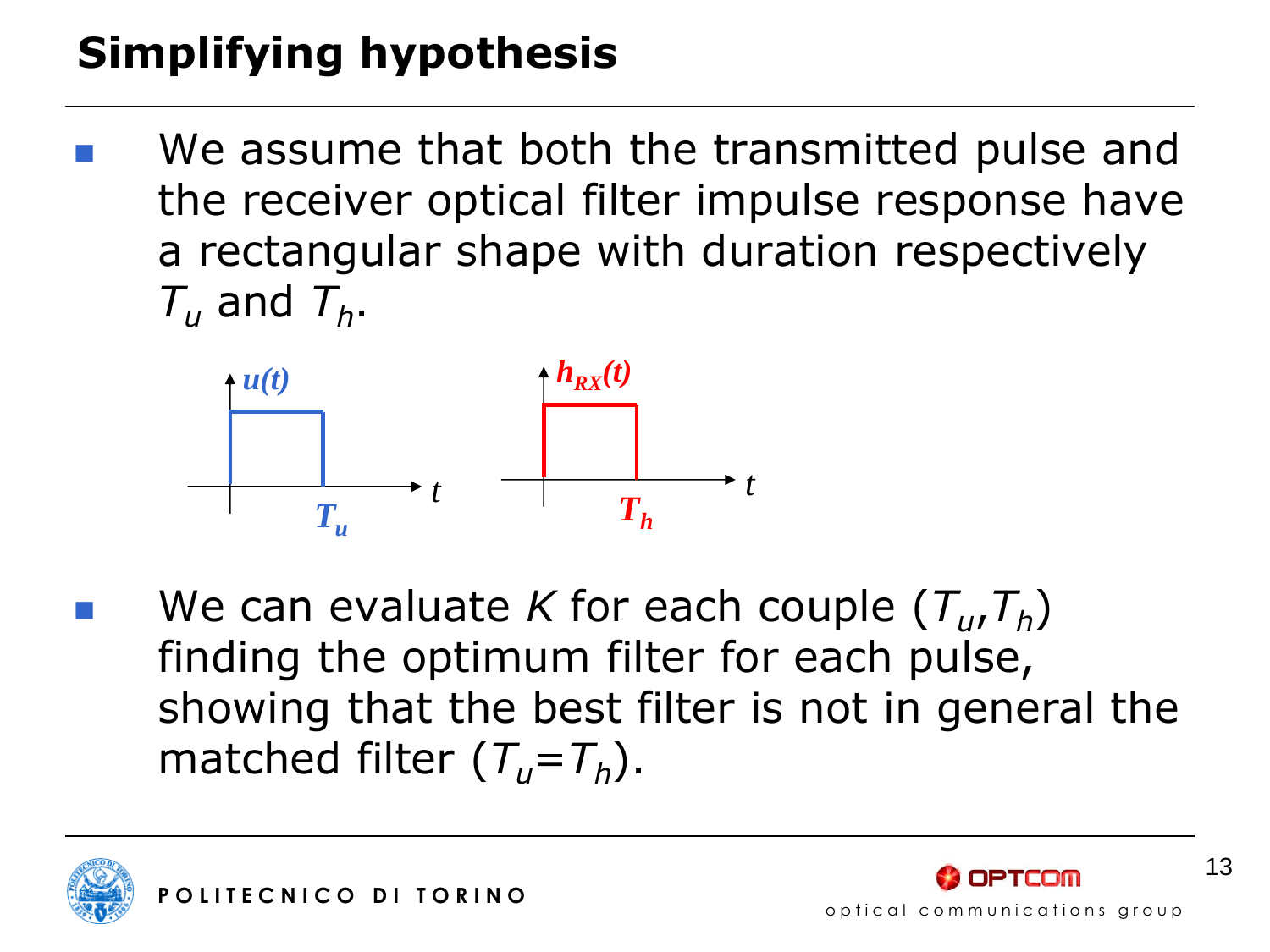### **Duobinary constraints**

In order to comply with the duobinary constraints:

$$
x(0) = x(T) \neq 0, x(nT) = 0, \forall n \neq 0, 1
$$

 $T_{\mu}$  and  $T_h$  must satisfy the following constraints:

$$
T_u + T_h > T
$$
  $T_u$ 

$$
T_u + T_h > T
$$
  $T_u + T_h < 3T$ 



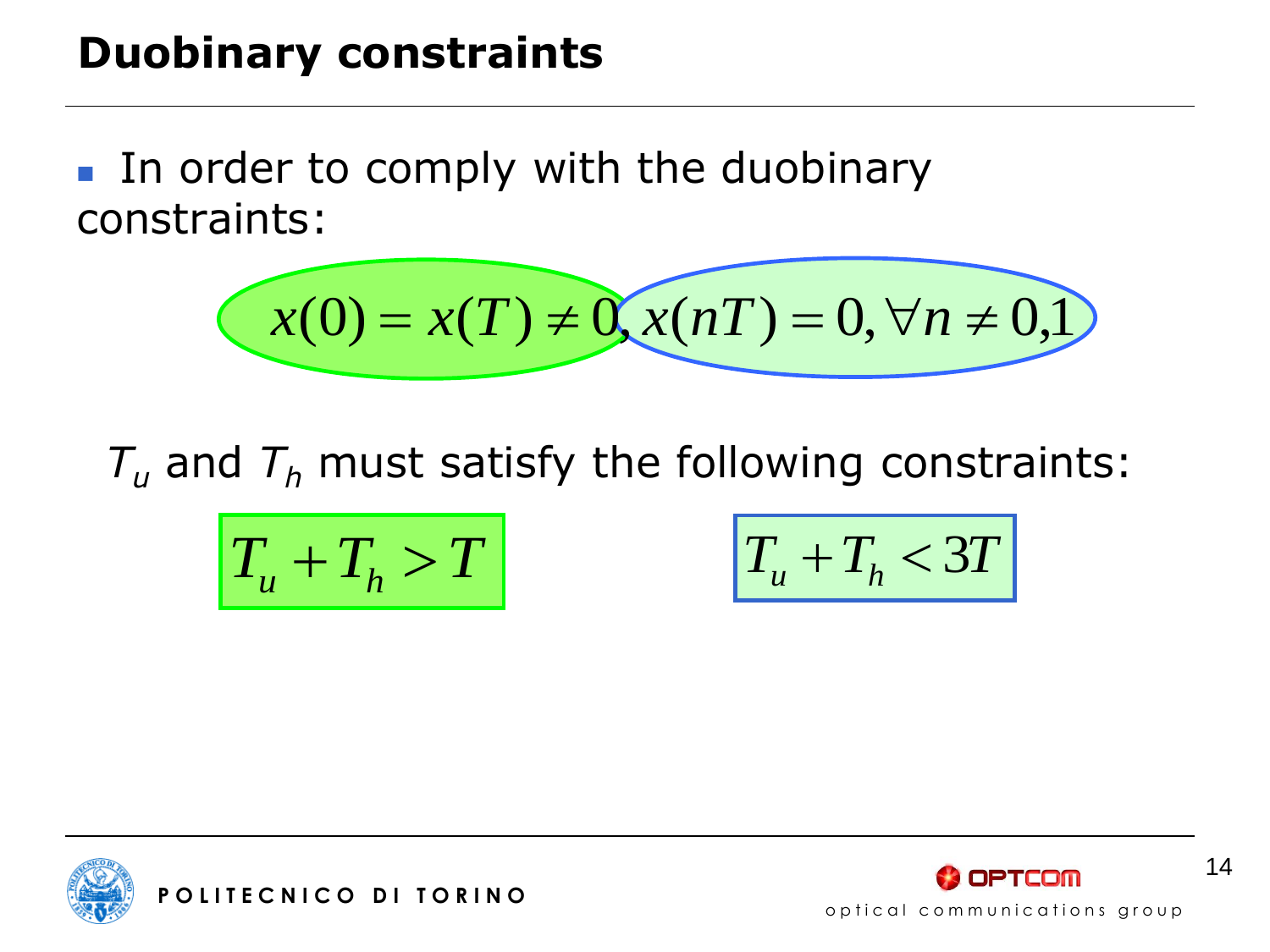### **Contour plot of parameter K**





**OPTCOM**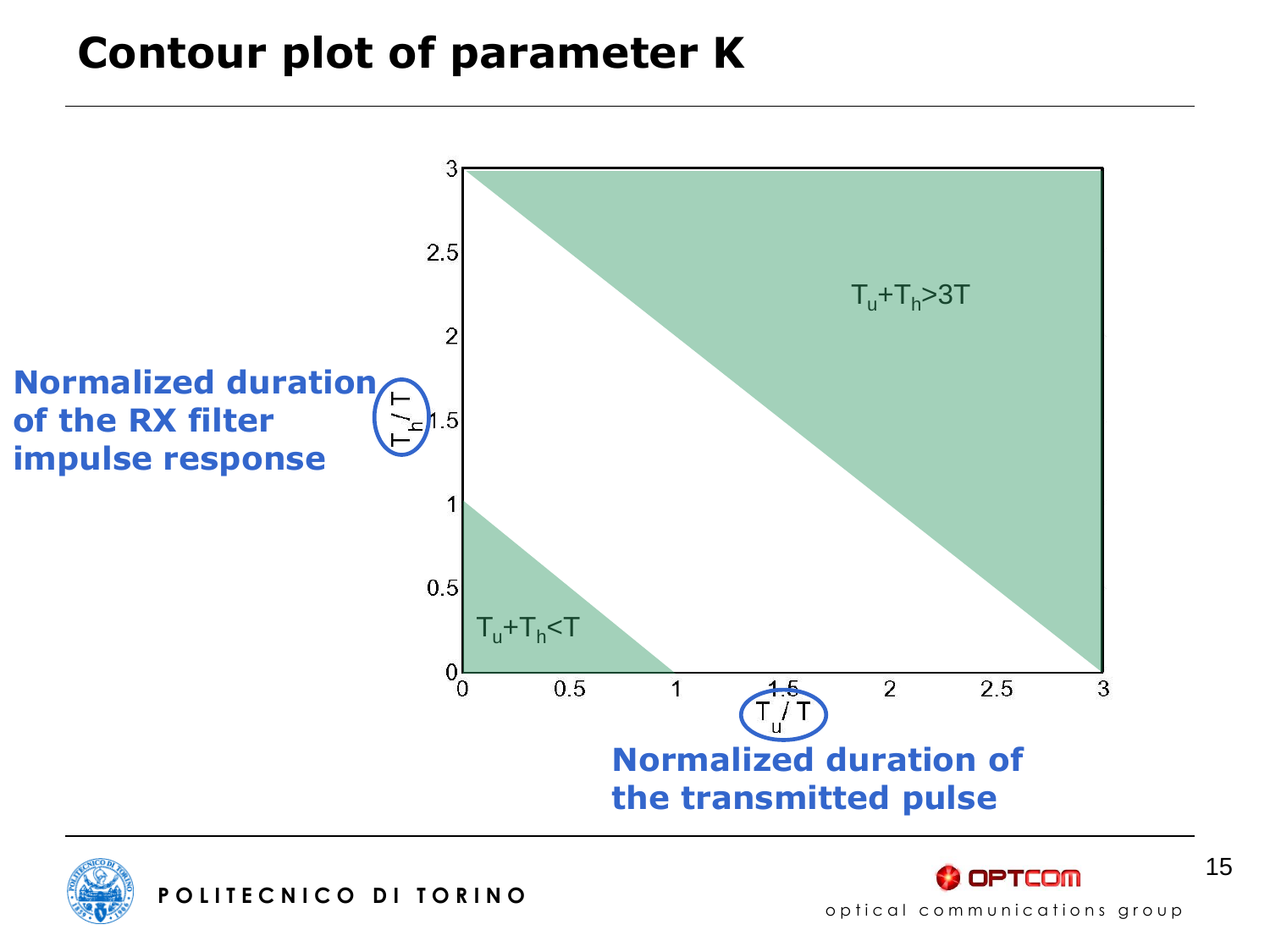### **Contour plot of parameter K**



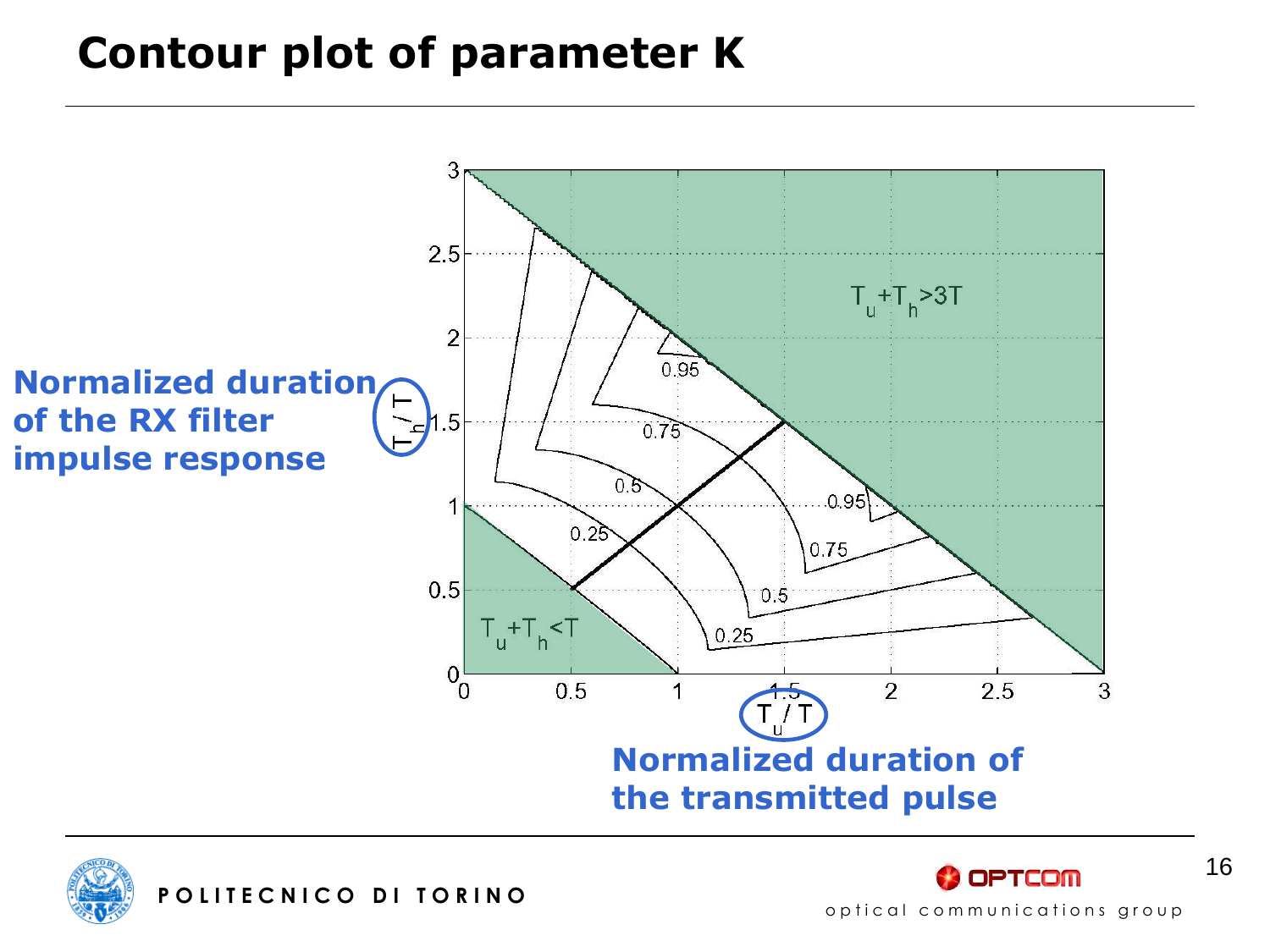### **Contour plot of parameter K**



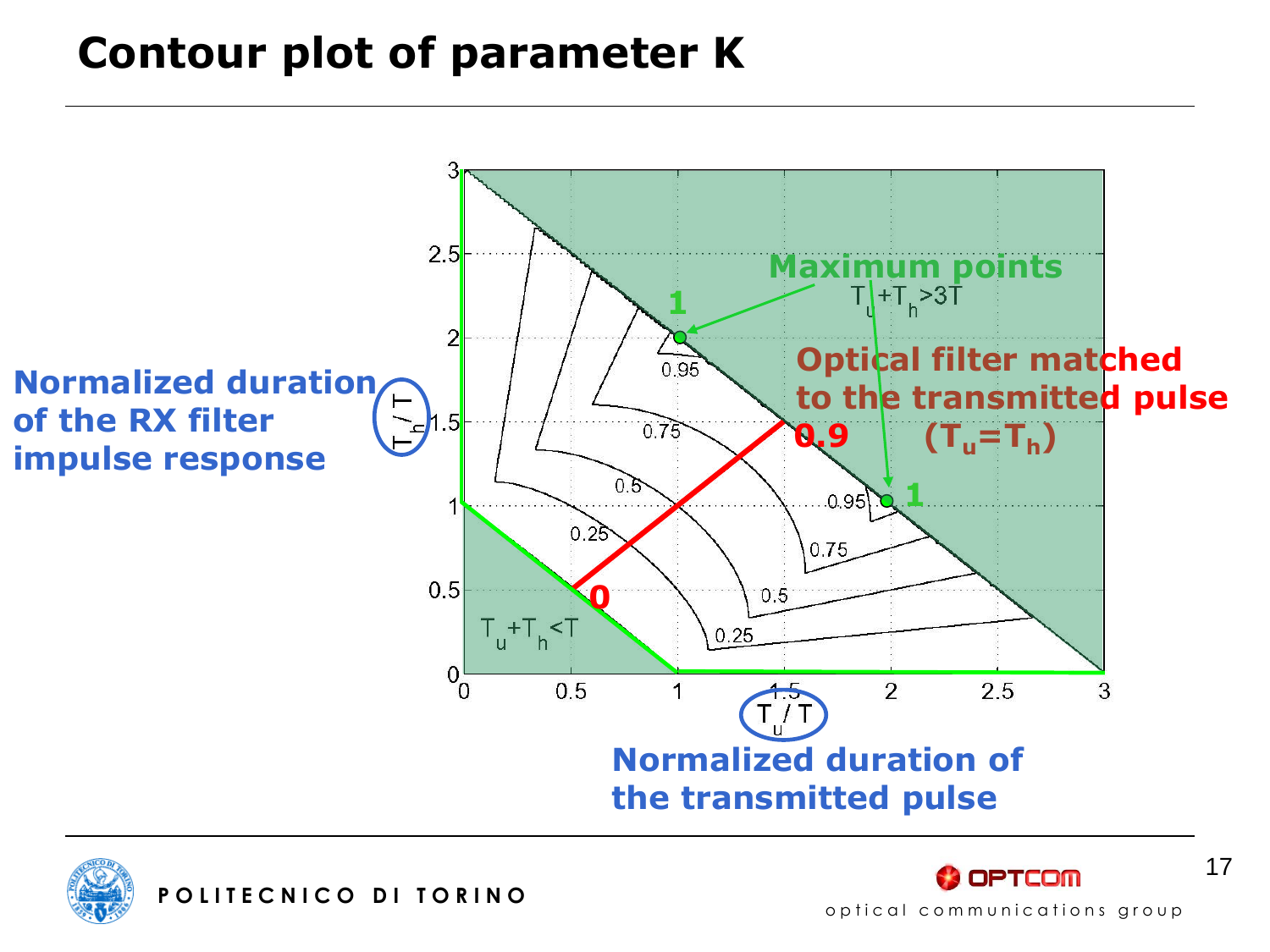# **Optimum (***T<sup>u</sup>* **,***Th***) couples**







18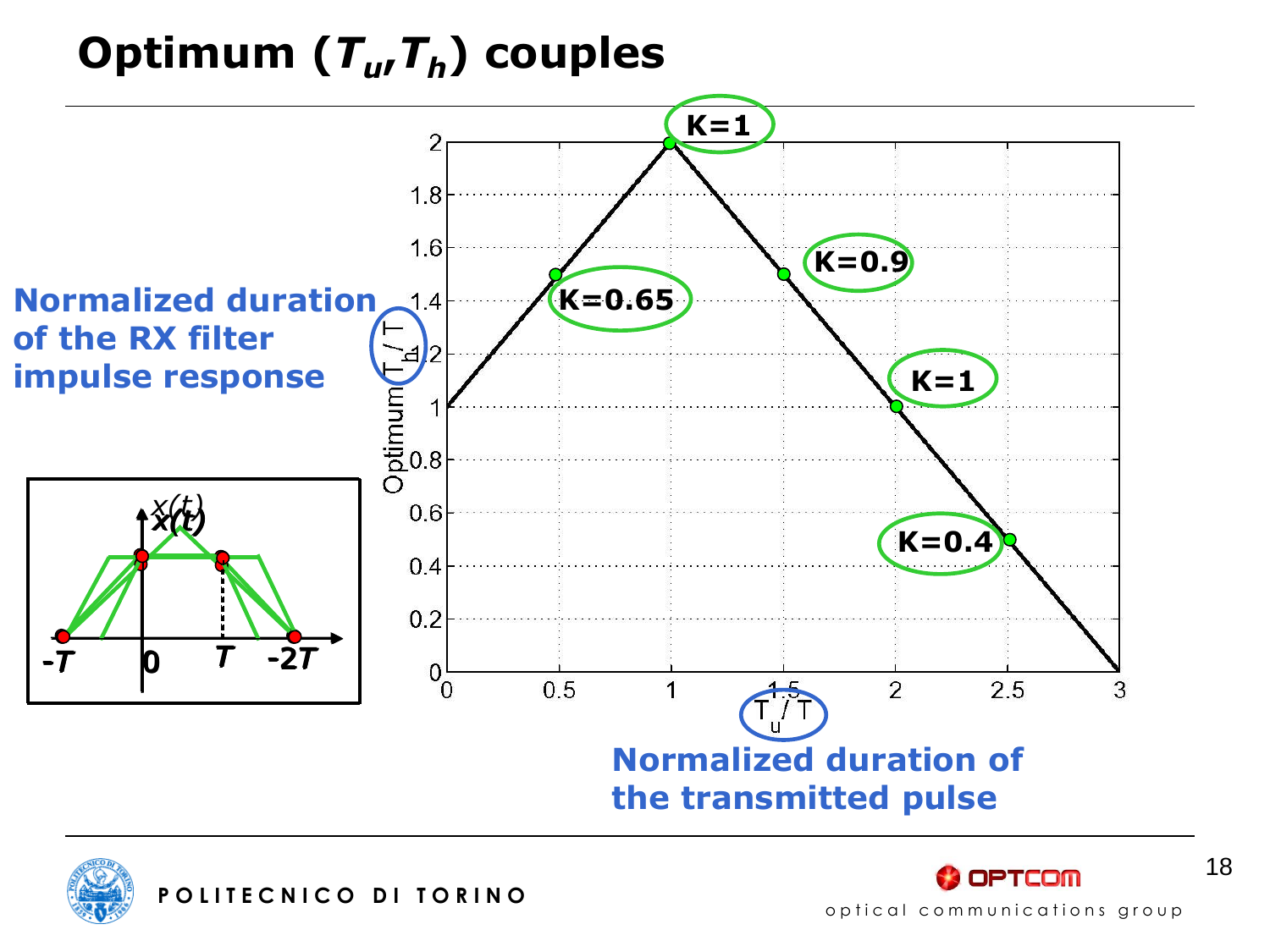### **Optimum K vs. transmitted pulse duration**



Dashed line refers to the matched filter (sub-optimal) scenario.

Red dots are obtained through numerical simulations based on error counting.





19